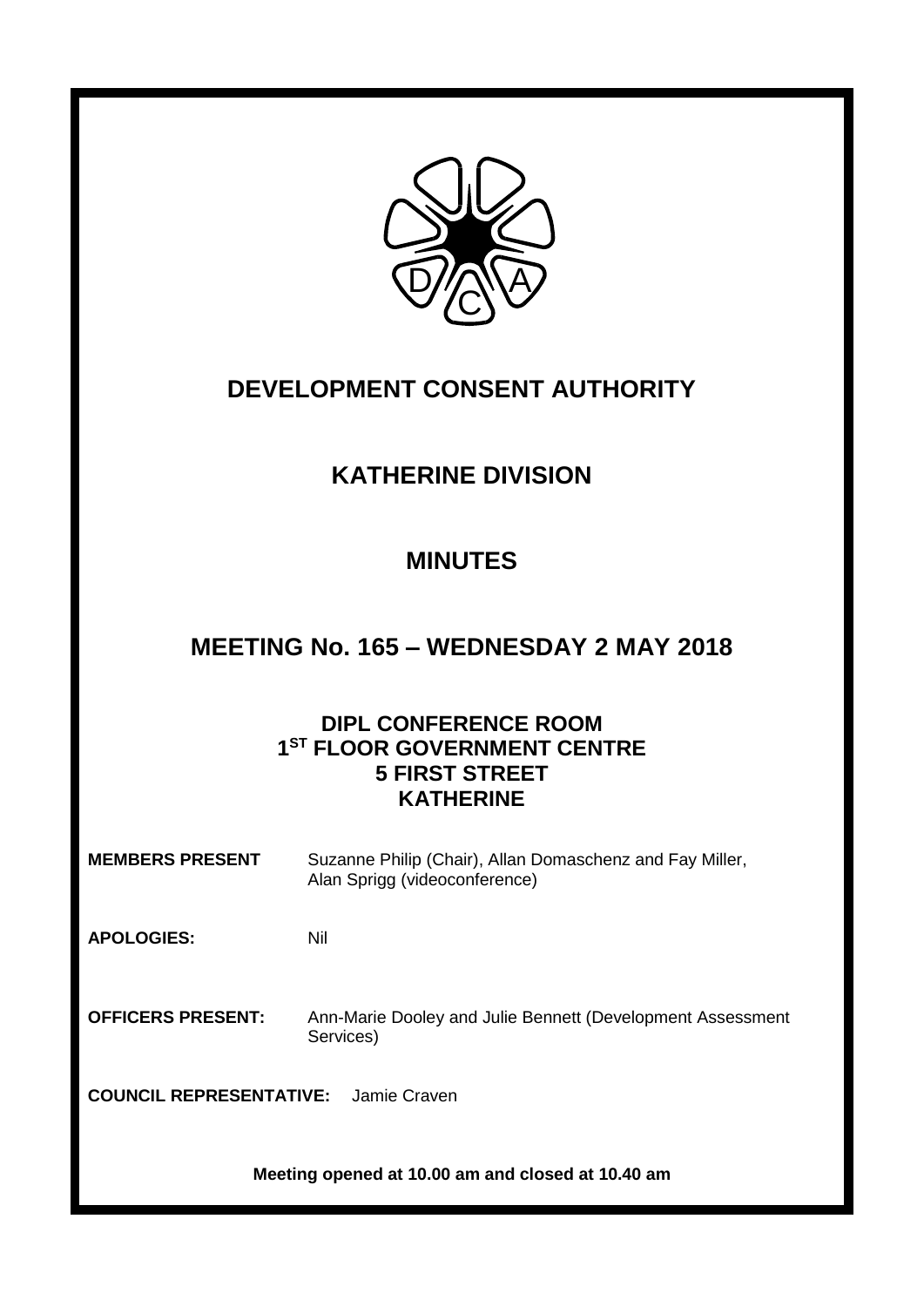**THE MINUTES RECORD OF THE EVIDENTIARY STAGE AND THE DELIBERATIVE STAGE ARE RECORDED SEPARATELY. THESE MINUTES RECORD THE DELIBERATIVE STAGE. THE TWO STAGES ARE GENERALLY HELD AT DIFFERENT TIMES DURING THE MEETING AND INVITEES ARE PRESENT FOR THE EVIDENTIARY STAGE ONLY.**

#### **ITEM 1 SUBDIVISION TO CREATE 40 LOTS IN FOUR STAGES PA2016/0339 NT PORTION 5692 (1661) STUART HIGHWAY, LANSDOWNE APPLICANT PATRICK FORDHAM**

Mr Patrick Fordham (landowner) attended.

**RESOLVED** That, pursuant to section 53(a) of the *Planning Act*, the Development Consent **22/18** Authority consent to the application to develop NT Portion 5692 (1661) Stuart Highway, Lansdowne for the purpose of a subdivision to create 40 lots in four stages, subject to the following conditions:

#### **CONDITIONS PRECEDENT**

- 1. Prior to the endorsement of plans and prior to commencement of works (including site preparation), amended plans to the satisfaction of the consent authority must be submitted to and approved by the consent authority. When approved, the plans will be endorsed and will then form part of the permit. The plans must be drawn to scale with dimensions and two copies must be provided. The plans must be generally in accordance with *the* plans submitted with the application but modified to show:
- (a) the removal of the proposed 'fire access trail/ 20m wide access easement' to the north of proposed lot C41 in stage 2C;
- (b) clarification regarding the service authority intended to be responsible for the proposed 'drainage easements'
- (c) any changes to the proposal that that result from works required by condition precedent 2.
- 2. Prior to the endorsement of plans, a Stormwater Management Strategy for the whole subdivision shall be submitted to the requirements of the Transport and Civil Services Division, Department of Infrastructure Planning and Logistics, to the satisfaction of the consent authority. The Stormwater Management Strategy shall include an assessment of the potential increased stormwater run-off based on the full development potential of the proposed subdivisional area, and impact on existing downstream stormwater drainage systems. It shall demonstrate that drainage from the subdivision will not be detrimental to the drainage, flood immunity or safety of the Stuart Highway road reserve. The Developer shall be responsible for the enlargement of existing external drainage system(s) and / or appropriate protection works to cater for the increased and / or concentrated run-off from the subject land.
- 3. Prior to the commencement of works, design documents must be submitted to the Director Corridor Management, Transport and Civil Services Division for Road Agency Approval for any works (including the provision or connection of services and any swept path diagrams) within, or impacting upon the Stuart Highway road reserve (including for the subdivision access road intersection with Stuart Highway). All works shall be designed, supervised and certified on completion by a practicing and registered Civil Engineer, and shall be in accordance with the standards and specifications

**Page 2 of 11**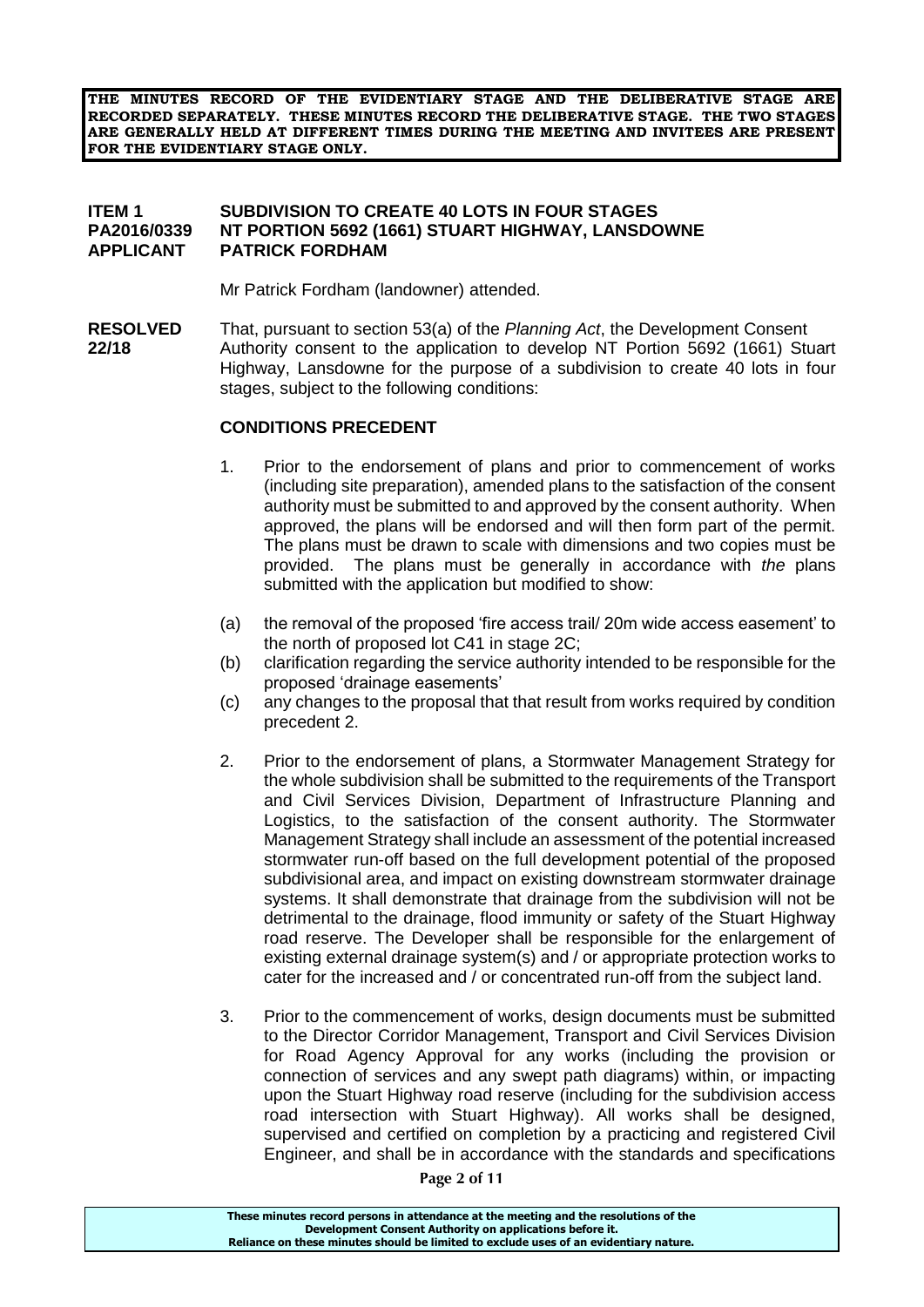of the Transport and Civil Services Division, Department of Infrastructure, Planning and Logistics, the satisfaction of the consent authority.

- 4. Prior to commencement of any works, a Construction Traffic Management Plan (detailing all appropriate site management measures, including construction access, proposed haulage routes, vehicle types, protection of existing assets, protection of public access and a risk assessment) shall be submitted to the requirements of Department of Transport, to the satisfaction of the consent authority.
- 5. Prior to the commencement of works, an Erosion and Sediment Control Plan (ESCP) is to be submitted to and approved by the consent authority on the advice of the Department of Environment and Natural Resources (DENR). The ESCP must be developed by a Certified Professional in Erosion and Sediment Control (CPESC) and in accordance with the Key Principals of erosion and sediment control as specified in the IECA Best Practice Erosion and Sediment Control Guidelines 2008. The ESCP should detail methods and treatments for minimising erosion and sediment loss from the site during the construction phase and that all disturbed soil surfaces must be satisfactorily stabilised against erosion at completion of works. Information regarding erosion and sediment control and ESCP content is available at www.austieca.com.au and the NTP website: https://nt.gov.au/environment/soil-land-vegetation. The ESCP should be emailed for assessment to: DevelopmentAssessment.DENR@nt.gov.au

#### **GENERAL CONDITIONS**

- 6. The works carried out under this permit shall be in accordance with the drawings endorsed as forming part of this permit.
- 7. Development must proceed in the order of stages shown on the endorsed plans, unless otherwise agreed by the consent authority.
- 8. Stormwater is to be collected and discharged into the drainage network to the technical standards of and at no cost to the Transport and Civil Services Division, Department of Infrastructure and Planning and/or Katherine Town Council (as the case may be) to the satisfaction of the consent authority.
- 9. No polluted and/or sediment laden run-off is to be discharged directly or indirectly into the Transport and Civil Services Division, Department of Infrastructure and Planning and/or Katherine Town Council (as the case may be) drains or to any watercourse, to the satisfaction of the consent authority.
- 10. All works relating to this permit are to be undertaken in accordance with the approved Erosion and Sediment Control Plan (ESCP) to the requirements of the Consent Authority on the advice of the Department of Environment and Natural Resources (DENR).
- 11. All existing and proposed easements and sites for existing and required utility services must be vested in the relevant authority for which the easement or site is to be created on the plan of subdivision submitted for approval by the Surveyor General.
- **Page 3 of 11** 12. The owner of the land must enter into agreements with the relevant authorities for the provision of water supply, drainage, sewerage and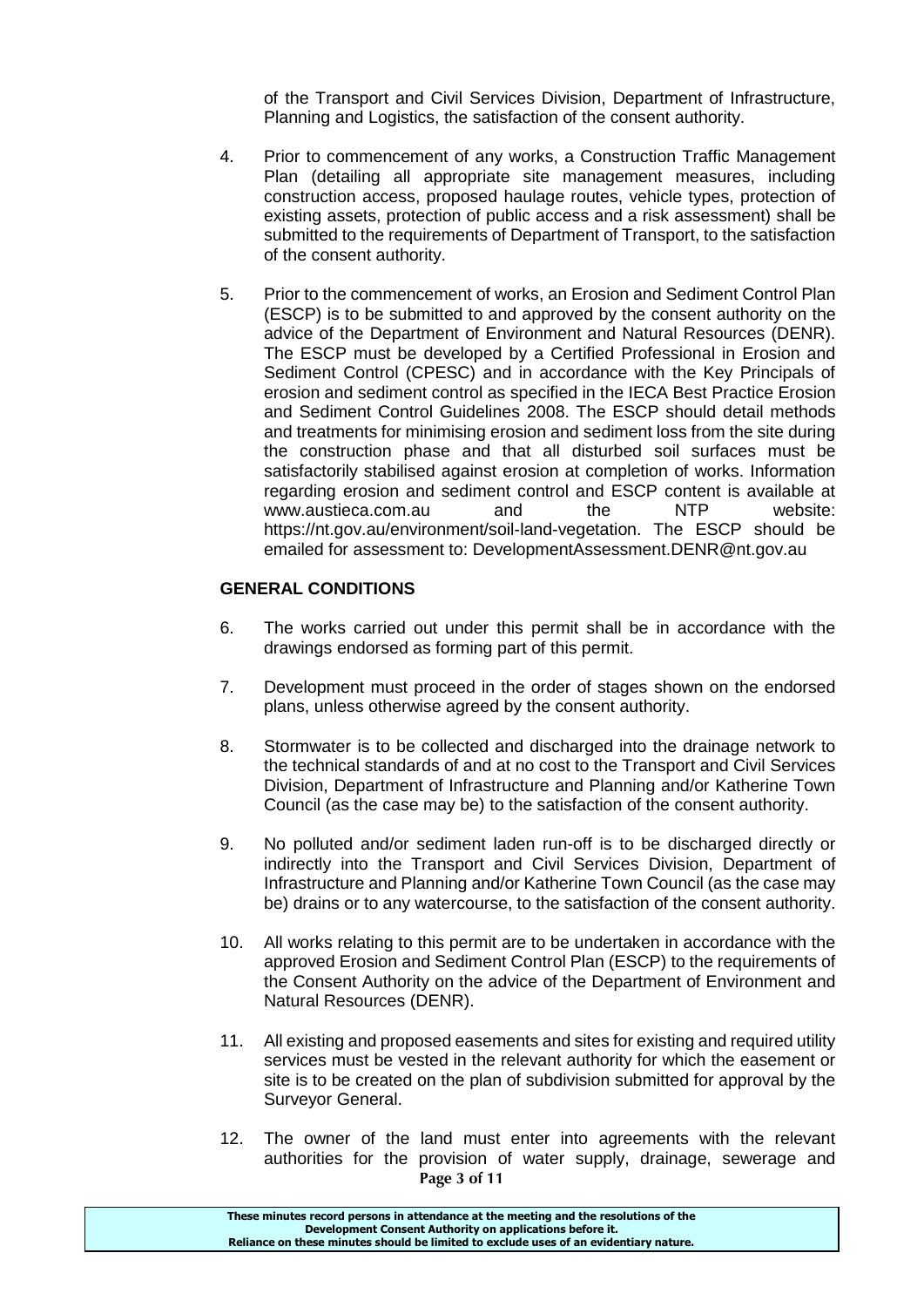electricity facilities and telecommunication networks to shown on the endorsed plan in accordance with the authorities requirements and relevant legislation at the time.

- 13. Before the issue of titles, firebreaks along boundaries or at appropriate locations shall be provided to the satisfaction of the consent authority on advice from the Bushfires NT division of the Department of Environment and Natural Resources, to the satisfaction of the consent authority.
- 14. Before issue of titles and pursuant to section 34 of the *Land Title Act*, a Caution Notice shall be lodged with the Registrar General on each newly created parcel to include the following advice on all proposed lots affected by sinkholes as indicated on the endorsed drawings. The Caution Notice is to state that: "This lot may contain either open or closed sinkholes that may impact the development potential of the land. Any development should take into account the need to retain vegetation buffers in accordance with the Land Clearing Guidelines. It is recommended that a suitably qualified geo technician be engaged to ensure that the development being proposed does not impact on sinkholes". Evidence of lodgement shall be provided to the satisfaction of the consent authority.
- 15. Before issue of titles and pursuant to section 34 of the *Land Title Act*, a Caution Notice shall be lodged with the Registrar General on each newly created parcel to include the following advice. The Caution Notice is to state that: "All lots are to install an alternative wastewater treatment system in accordance with the 'NT Code of Practice for Small on site Sewerage and Sullage Treatment systems and the Disposal or Reuse of Sewerage Effluent or relevant legislation at the time'. Evidence of lodgement shall be provided to the satisfaction of the consent authority.
- 16. Before the issue of titles and pursuant to section 34 of the *Land Title Act,* a Caution Notice shall be lodged with the Registrar General on each newly created 'battle-axe' parcel indicated on the endorsed drawings which states the following: "The internal electrical installation to ensure that voltage drop would not exceed the acceptable limit is expensive (tens of thousands of dollars more compared to a standard lot) to prospective lot owner". Evidence of lodgement on the parent parcel shall be provided to the satisfaction of the consent authority.
- 17. All proposed roads to be created on the plan of subdivision submitted for approval by the Surveyor General must be dedicated to the relevant Northern Territory or local government authority.
- 18. Engineering design and specifications for the proposed and affected roads, street lighting, stormwater drainage, site earthworks, vehicular access, pedestrian/ cycle corridors and street scaping are to be to the technical requirements of the Transport Civil Services Division of the Department of Infrastructure, Planning and Logistics and/or Katherine Town Council (as the case may be) to the satisfaction of the consent authority and all approved works constructed at the owner's expense.
- 19. The kerb crossovers and driveways to the site approved by this permit are to meet the technical standards of Katherine Town Council, to the satisfaction of the consent authority.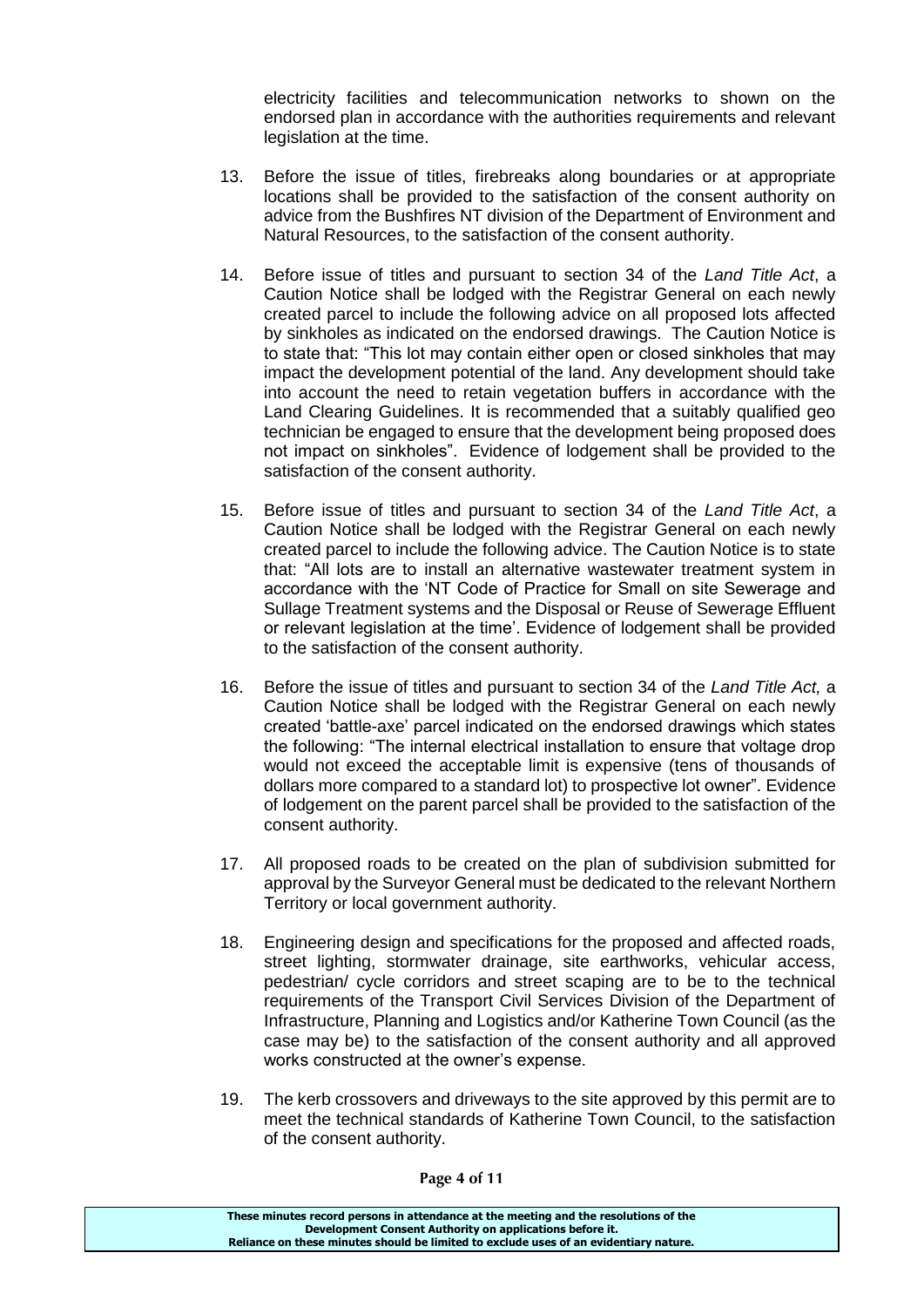- 20. Where unfenced, the Stuart Highway Road frontage is to be appropriately fenced in accordance with the Transport and Civil Services Division of the Department of Infrastructure, Planning and Logistics' standards and requirements to the satisfaction to the consent authority.
- 21. Should the proponent seek to alter the approved development in such a way that may affect groundwater availability or if an extension of time application is lodged in relation to this permit, comments from the Department of Environment and Natural Resources in relation to groundwater availability will be sought.

#### **NOTES:**

- 1. The Power and Water Corporation advise that the Remote Operations, Remote **Development Contains the Development** team, [remotedevelopment@powerwater.com.au](mailto:remotedevelopment@powerwater.com.au) should be contacted via email a minimum of 2 to 3 months prior to expected construction works commencing to determine the Corporation's servicing requirements, and the need for upgrading of on-site and/or surrounding infrastructure.
- 2. The Aboriginal Areas Protection Authority recommends that the permit holder obtain an Authority Certificate to indemnify against prosecution under the *Aboriginal Sacred Sites Act*. For advice on how to obtain a certificate please contact the Aboriginal Areas Protection Authority.
- 3. A permit to burn is required from the local Volunteer Fire Brigade, prior to the ignition of any felled vegetation on the property. Fire prevention measures are to be implemented in accordance with the requirements of the *Bushfires Act.*
- 4. There are statutory obligations under the *Weeds Management Act* to take all practical measures to manage weeds on the property. For advice on weed management please contact the Department of Environment and Natural Resources.
- 5. All new roads, including alterations and extensions to existing roads, are required to be named under the *Place Names Act*. You should immediately make application to the Place Names Committee to commence the road naming process. Contact the Place Names Unit on 8995 5333 or place.names@nt.gov.au. Further information can be found at [www.placenames.nt.gov.au](http://www.placenames.nt.gov.au/)
- 6. Any proposed works which fall within the scope of the *Construction Industry Long Service Leave and Benefits Act* must be notified to NT Build by lodgement of the required Project Notification Form. Payment of any levy must be made prior to the commencement of any construction activity. NT Build should be contacted via email (info@ntbuild.com.au) or by phone on 08 89364070 to determine if the proposed works are subject to the Act.
- **Page 5 of 11** 7. If you choose NBN to service your development, you will need to enter into a development agreement with NBN. The first step is to register the development via http://www.nbnco.com.au/develop-or-plan-with-thenbn/new-developments.html once registered NBN will be in contact to discuss the specific requirements for the development. NBN requires you to apply at least 3 months before any civil works commence. All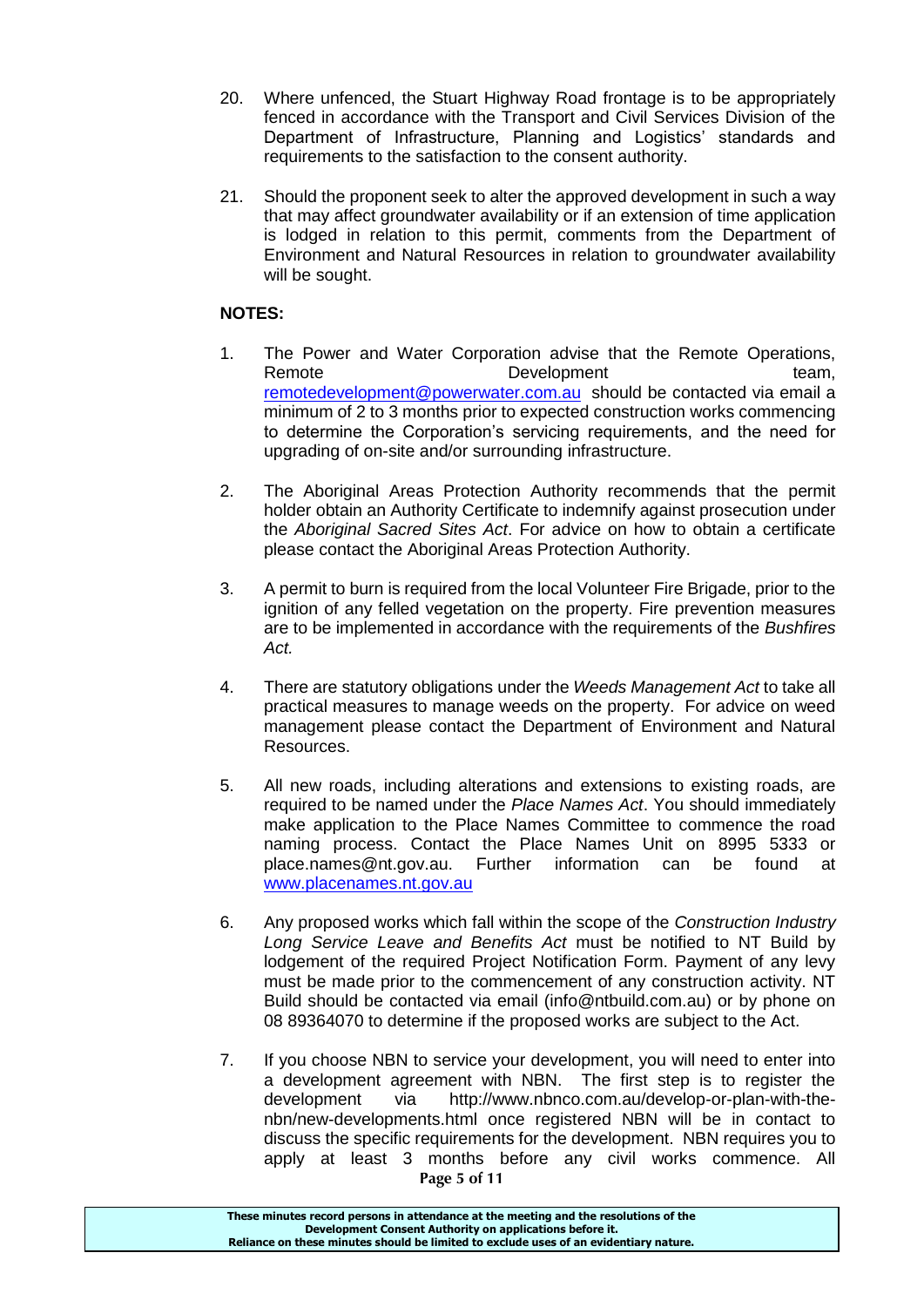telecommunications infrastructure should be built to NBN guidelines found at [http://www.nbnco.com.au/develop-or-plan-with-the-nbn/new](http://www.nbnco.com.au/develop-or-plan-with-the-nbn/new-developments/builders-designers.html)[developments/builders-designers.html](http://www.nbnco.com.au/develop-or-plan-with-the-nbn/new-developments/builders-designers.html)

- 8. The Northern Territory Environment Protection Authority advises that construction work should be conducted in accordance with the Authority's Noise Guidelines for Development Sites in the Northern Territory. The guidelines specify that on-site construction activities are restricted to between 7am and 7pm Monday to Saturday and 9am to 6pm Sunday and Public Holidays. For construction activities outside these hours refer to the guidelines for further information.
- 9. The permit holder is advised that the proposal may have assessment implications under the *Waste Management and Pollution Control Act,* More information can be found on the Northern Territory Environment Protection Authority website at: https://ntepa.nt.gov.au/waste-pollution. The applicant is encouraged to contact the NT EPA on (08) 8924 4218 or [ntepa@nt.gov.au.](mailto:ntepa@nt.gov.au)
- 10. The permit holder is advised that it is an offence to disturb or destroy prescribed archaeological places without consent under the *Heritage Act*. Should any heritage or archaeological material be discovered during the clearing operation, cease operation and please phone Heritage Branch of the Department of Tourism and Culture.

#### **REASONS FOR THE DECISION**

1. Pursuant to section 51(a) of the *Planning Act*, the consent authority must take into account any planning scheme that applies to the land to which the application relates.

The application for the subdivision of land within Zone R (Rural) and Zone RL (Rural Living) of the NT Planning Scheme to create 40 lots in four stages. The application is consistent with the purposes of both Zone R and Zone RL. The relevant provision of the NT Planning Scheme, including the objectives of the *Katherine Regional Land Use Plan* with regard to Rural Lifestyle Objectives*,* are considered to have been adequately considered.

Part 5 of the NT Planning Scheme requires the submission of a Land Suitability Assessment confirming that the site is suitable for the intended purpose. The applicant has provided a detailed 'Geotechnical Assessment of Sinkholes' by Cardno which also considers the previous Land Suitability Assessment conducted over the site. The report acknowledges the known constraints but concludes that the site is suitable for residential development. Notably, the Department of Environment and Natural Resources also confirmed that each lot provides 1ha of unconstrained land and that the revised subdivision of 40 lots, rather than 60, is unlikely to result in a significant impact in the environment.

For the reasons outlined above, it is considered that the proposal to create 40 lots in 4 stages can be developed in such a manner that does not conflict with the relevant clauses outlined in Part 5 of the NT Planning Scheme, provided that construction proceeds in accordance with the conditions on the permit.

**Page 6 of 11**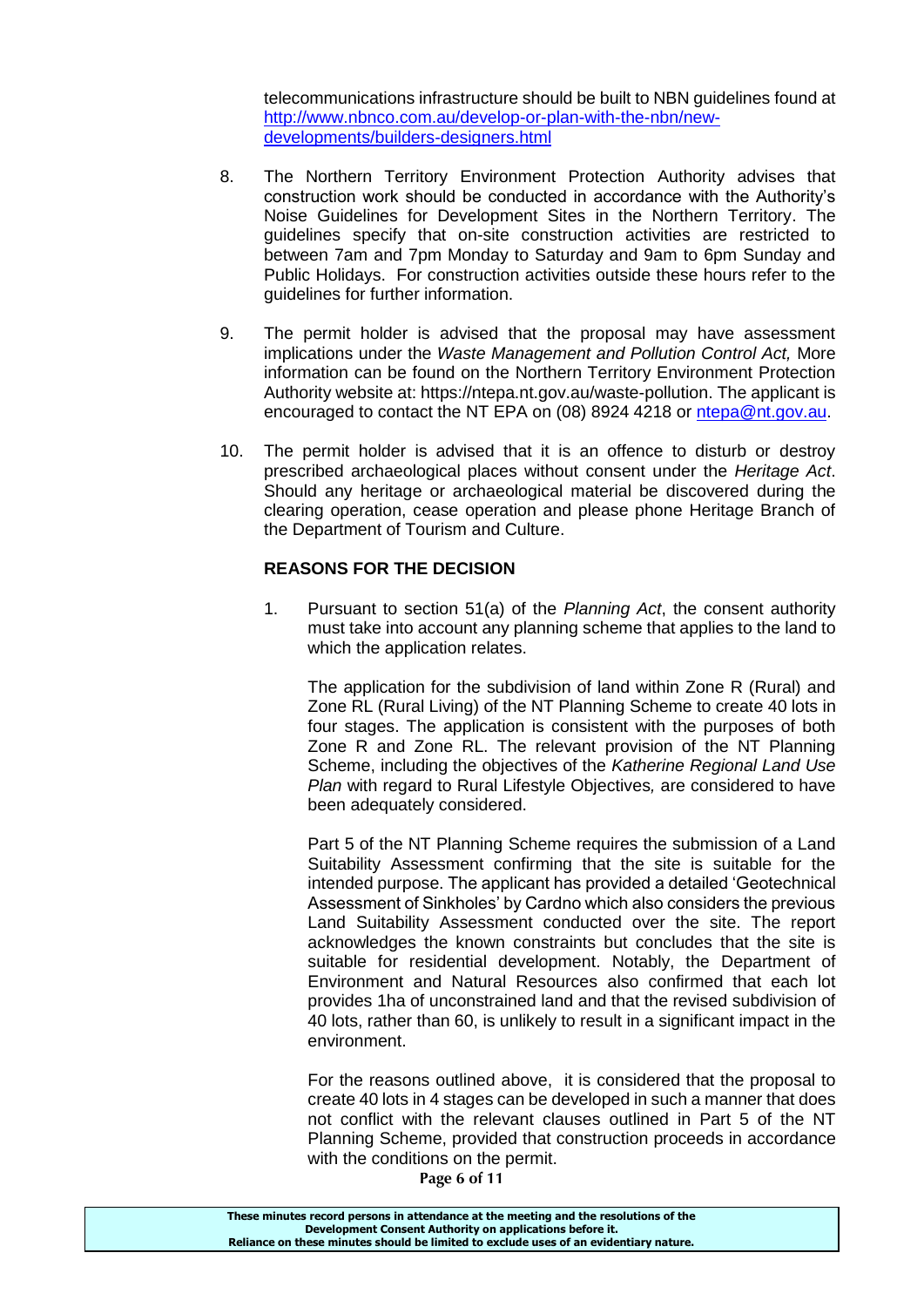2. Pursuant to section 51(m) of the *Planning Act*, the consent authority must take into consideration the public utilities or infrastructure provided in the area in which the land is situated, the requirement for public facilities and services to be connected to the land and the requirement, if any, for those facilities, infrastructure or land to be provided by the developer for that purpose.

The application was circulated to the relevant service authorities for comment and the issues raised are capable of being addressed through the inclusion of conditions precedent, standard conditions and notes on the development permit.

Conditions precedent on the development permit include the requirement to submit a Construction Management Plan, a Stormwater Management Strategy, Erosion and Sediment Control Plan to the requirements of the relevant service authority. This will ensure that the infrastructure requirements are appropriately addressed.

The Department of Environment and Natural Resources (DENR) provided comments in relation to proposed roads and property boundaries intersecting sinkhole buffers and limestone outcrops. It is noted that Katherine Town Council will be the responsible authority for internal roads and it has not raised any concerns in relation to roads intersecting sinkhole buffers.

- 3. The authority expressed concerns that the application was circulated to the Department of Health for comment but that none were provided. It was noted that the approval granted through DP13/0334 included a condition requiring that a Caution Notice be registered on each newly created parcel to ensure alternative wastewater treatment systems be installed in accordance with the relevant requirements. Given the proposal's proximity to the land that DP13/0334 was issued over, the authority opted to include condition 15 on the permit to ensure that adequate wastewater treatments are installed.
- 4. The authority notes that the Power and Water Corporation provided comments, dated 21 March 2018, advising that the electrical servicing requirements for 'battle-axe' lots are expensive and that future landowners should be formally advised through the registration of a Caution Notice on the affected parcels. The authority opted to include condition 16 based on the comments provided by the Power and Water Corporation.
- 5. Pursuant to section 51(n) of the *Planning Act*, the consent authority must take into consideration the potential impact on the existing and future amenity of the area in which the land is situated.

Provided the development is undertaken in accordance with the recommended condition precedents and standard conditions, the amenity of the area is not expected to be jeopardised.

6. Pursuant to section 51(j) of the *Planning Act,* the consent authority must take into account the capability of the land to which the proposed development relates to support the proposed development and the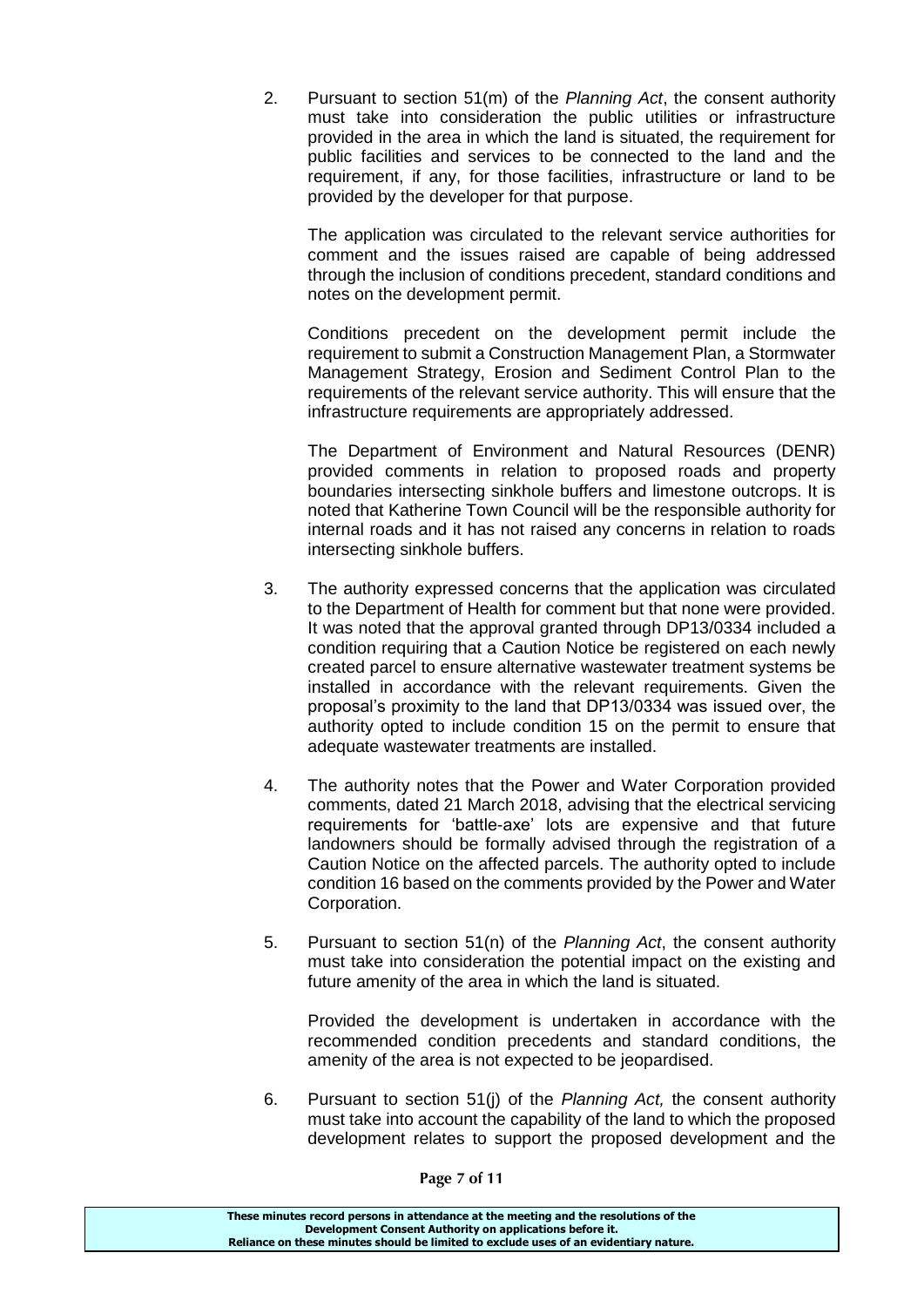effect of the development on the land and on other land, the physical characteristics of which may be affected by the development

The applicant has provided a detailed 'Geotechnical Assessment of Sinkholes' by Cardno which recommends buffers for both open and closed sinkholes. Notably, the report informs the proposed subdivision layout which includes 1ha of unconstrained land on each lot suitable for residential purposes. The report also considers land suitability with regard to wastewater treatment and includes nominal bore and septic locations with appropriate separation distances.

While the Department of Environment and Natural Resources (DENR) has raised concerns with the capability of the land, it has suggested in its comments that the matters can be adequately addressed through a combination of conditions and notes on any permit issued. Additional notes and conditions requiring Caution Notices to be registered on any new parcels have subsequently been included to ensure that future landowners are made aware of the constraints associated with sinkholes. This is consistent with the conditions included on DP13/0334 which approved the subdivision of land to create 8 lots directly adjacent the land.

Based on the information provided by the applicant, the land appears capable of supporting the proposed subdivision.

ACTION: Notice of Consent and Development Permit

#### **ITEM 2 ADDITIONS TO PROPOSED SERVICE STATION INCLUDING TRANSPORT PA2018/0143 TERMINAL AND ANCILLARY FUEL DEPOT NT PORTION 5437 (40) EMUNGALAN ROAD, EMUNGALAN APPLICANT MASTERPLAN NT**

Mr Jack Priestley (Masterplan NT) attended via videoconference. Ms Deborah Burrows (Puma Energy) attended in person.

23/18

**RESOLVED** That, pursuant to section 53(c) of the *Planning Act*, the Development Consent **23/18** Authority refuse to consent to the application to develop NT Portion 5437 (40) Emungalan Road, Emungalan for the purpose of additions to a proposed service station including transport terminal and ancillary fuel depot for the following reasons:

#### **REASONS FOR THE DECISION**

1. Pursuant to section 51(a) of the *Planning Act,* the consent authority must take into consideration the planning scheme that applies to the land to which the application relates.

**Page 8 of 11** On 20 March 2018 the Authority by DP18/0074 approved planning application, PA2018/0015, for the purpose of a service station for Puma Energy which included the development of two fuel bowsers with canopy to predominantly supply fuel to large commercial vehicles (includes 53.4 m A-triple road trains) 24 hours per day and excavation for the purpose of underground storage of three fuel tanks to be refilled from two fill points adjacent the bowsers. At the Hearing of the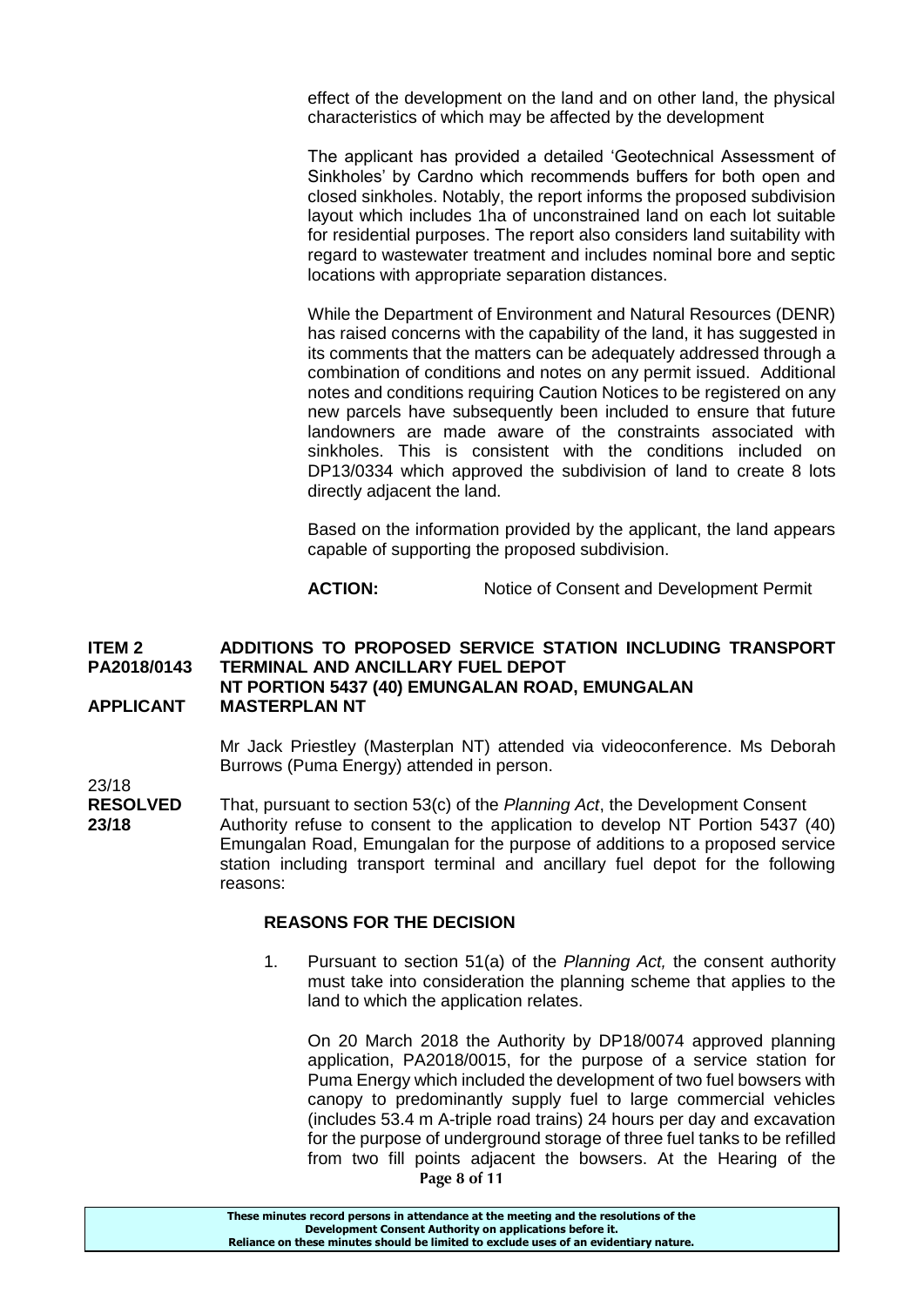Application on 7<sup>th</sup> March 2018 it was made clear to the Applicant that any approval for the service station in no way indicated approval for any further activities in relation to the balance of the site. The Minutes noted "This approval applies to the front of the site only and does not include the shed and office".

Planning Application PA2018/0015 was amended prior to the Hearing of 7<sup>th</sup> March, having been originally submitted as an application for a service station and transport terminal. Following a request for information from Development Assessment Services to clarify the nature of the use, the applicant amended the proposal to remove reference to the use of the existing shed, and the associated fuel tanker loading point, an activity which was considered consistent with a fuel depot, a use prohibited in Zone LI (Light Industry) and, as such, could not be considered by the Development Consent Authority.

The present application reintroduced those uses previously removed from PA2018/0015 and sought further consent to use and develop the land for the purpose of a transport terminal and ancillary fuel depot in addition to the service station approved under DP18/0074. While the application acknowledged that use as a fuel depot is prohibited in Zone LI, it contended that such a use is ancillary to the approved use of the land as a service station and the further proposed use as a transport terminal. The Applicant relied on Clause 2.9.2 of the Planning Scheme which provides that *"Where the ancillary use or development of land would be prohibited if proposed as the primary use or development, the ancillary use or development is permitted only with consent."*

The NT Planning Scheme defines "fuel depot" as *a depot for the storage or sale of solid, liquid or gaseous fuel, but does not include a service station*. The Applicant sought to characterise the Application as *"Additions to proposed service station including transport terminal and ancillary fuel depot"* and assess the development as having three separate elements, one of which was ancillary. However throughout the Application reference was made to the integrated nature of the activities. *"Given the mix of the uses on the site and the integration over the whole site, none of them stand alone or as independent functions."*

The Authority considered in the first instance that the entirety of the functions, given the integrated nature stressed by the Applicant, must be viewed as a fuel depot. The Oxford Dictionary definition of a 'depot' is a "place for the storage of large quantities of equipment, food, or goods". A second meaning is a "place where buses, trains, or other vehicles are housed and maintained and from which they are dispatched for service. In both meanings, the word 'depot' infers relatively large scale usage in terms of quantities of goods stored or the number and size of vehicles housed. Those definitions correlate with the primary activities proposed to be undertaken by the Applicant which involve bulk storage of large quantities of fuel and use of the site by Direct Haul, the inhouse cartage division of Puma Energy, to transport primarily fuel, and other motor vehicle products such as lubricants. The proposed use included a sales manager as part of the operations which confirmed that the premises involve both storage and sale of fuel as did the approved use as a service station. The storage and sale of fuel does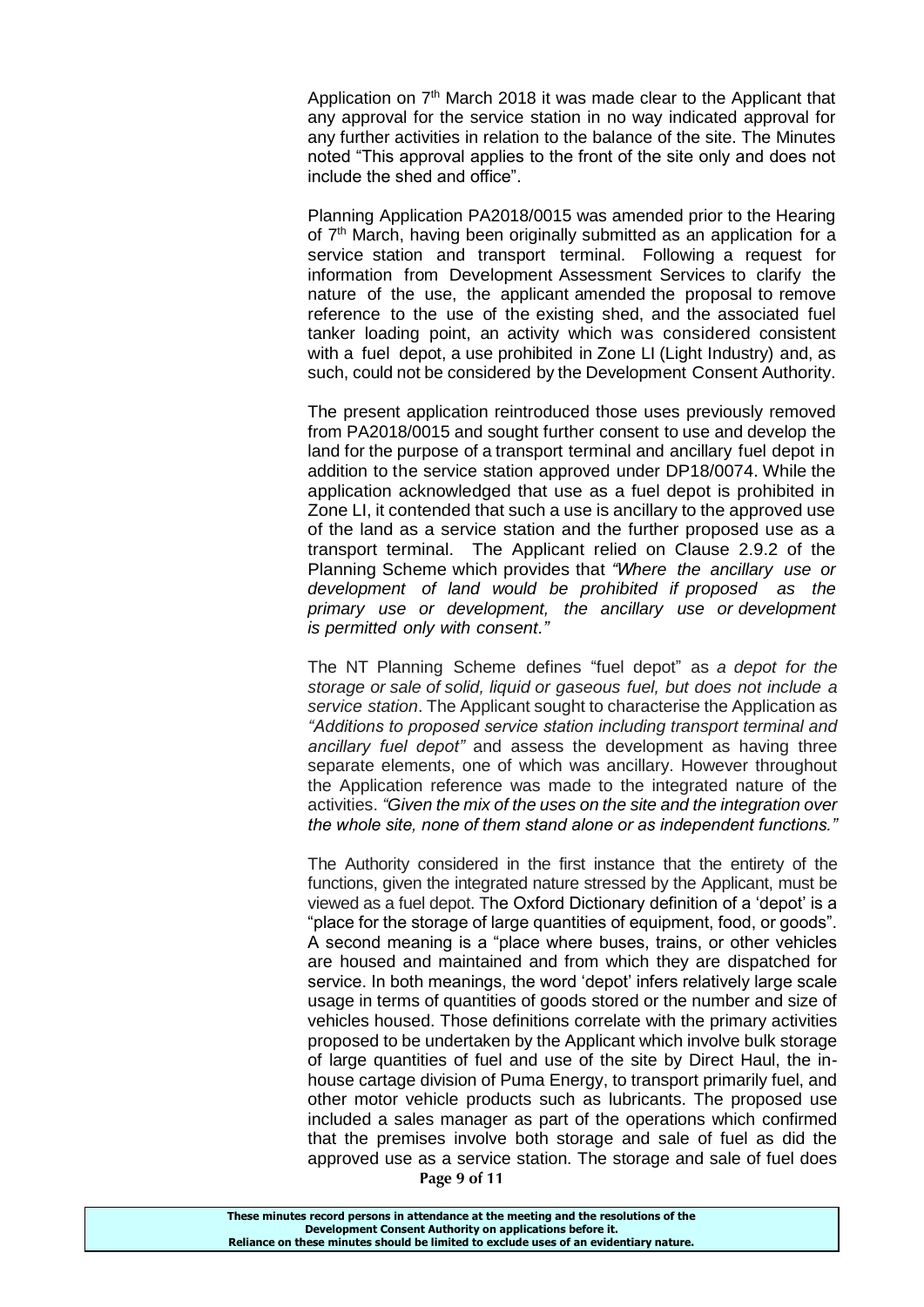not depend on or give support to a transport terminal, neither is it incidental nor a subsidiary activity, to a transport terminal but rather part of the operations of a fuel depot. The operation of a fuel depot necessarily involves frequent movement of fuel tankers which deliver to the site and distribute from the site to retail fuel outlets and commercial customers.

Further, as a fuel depot is prohibited in Zone LI, the applicant sought to characterise the fuel depot use as ancillary to the use of the land for a service station (discretionary use) and transport terminal (permitted use). By its nature an ancillary use must support and depend on a primary use. The application did not demonstrate a relationship between land uses that would satisfy this test, but rather included contrary statements, such as:

- the proposed use of the land is a mix of service station, transport terminal and fuel depot, and the uses are integrated over the whole site, such that none stand alone or are independent, and in its entirety the use is not specifically defined;
- the fuel storage on the site is one "component of the transport terminal operation", with others including storage and distribution of a range of goods (primarily packages lubricants); and
- the components of the application includes a "transport terminal and the necessary storage of fuel".

The corollary of this is that the proposal is not an addition to the approved service station as this is a use which is subsumed within the integrated nature of the fuel depot. The Authority concluded that it did not have the discretion to consent to the proposal as its entirety was considered to be a fuel depot which is listed as a prohibited use in the zoning table to Zone LI.

Further, the Authority considered, even if the three elements identified in the Application could be considered as separate uses, it would not consent to the fuel depot use. It noted that the approval of the service station by DP18/0074 was based on the clearly stated basis that it was an approval for that use only for retail fuel sales and exceluded the use of the rear of the site including the existing buildings. Clause 5.11 (Zone LI (Light Industry) states that the primary purpose of Zone LI is to provide for light industry uses or development activities that will not by the nature of their operations, detrimentally affect adjoining or nearby land. The expanded development and use contemplated by the present Application would generate an increased volume of daily heavy vehicle movements, including A-triple road trains, with potential to detrimentally affect adjoining or nearby land, and would therefore be inconsistent with the purpose of the zone. There was no evidence presented in the application to demonstrate anything to the contrary. The potential impact on adjoining and nearby land could include:

- impact on amenity resulting from the frequency of heavy vehicle movements which may range from 32 to 92 per week or 5 – 13 per day;
- the increased loads on public infrastructure, being Emungalan Road, which is:

**Page 10 of 11**